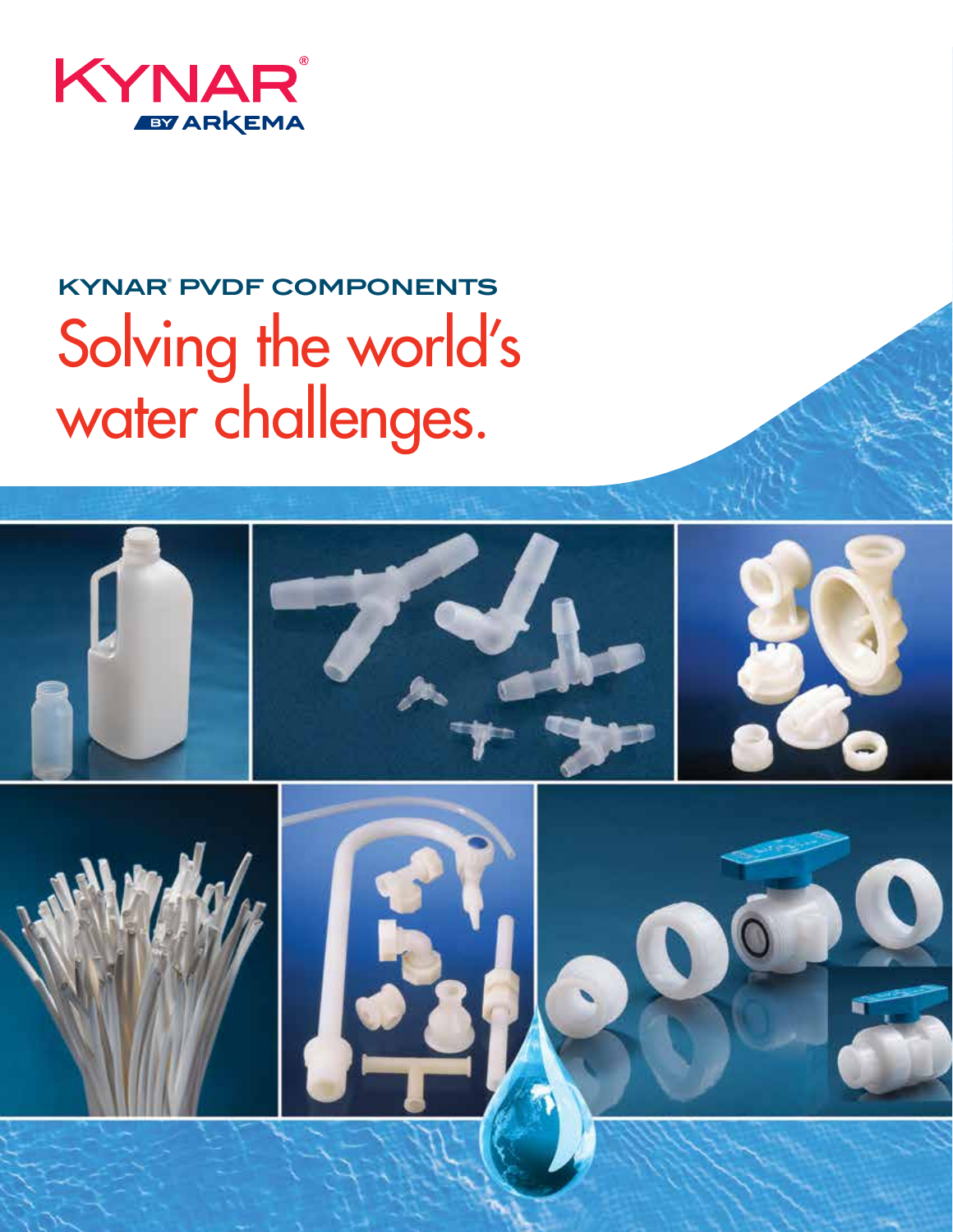

**This plastic might just be tougher than your application.**

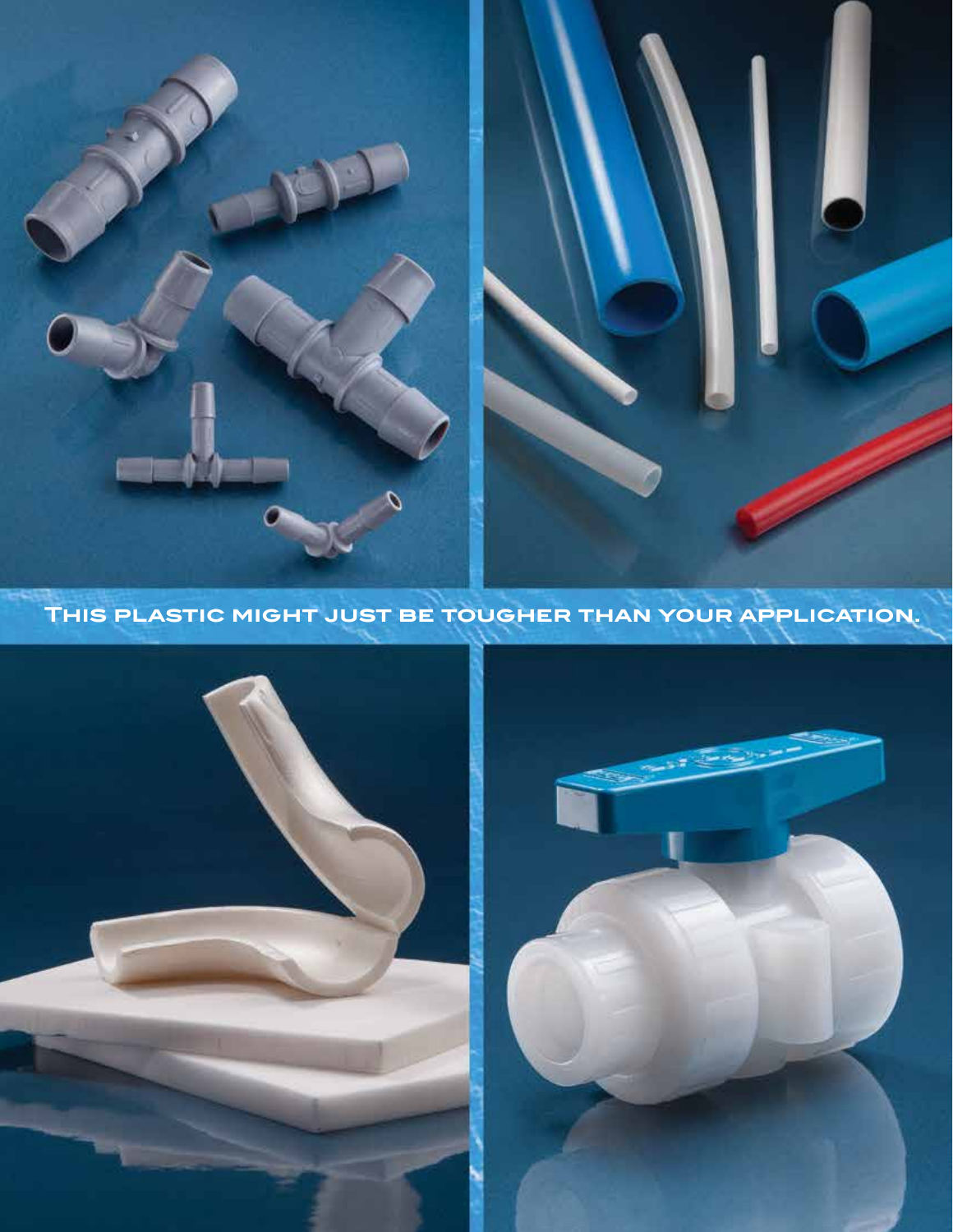**Your investment in a Kynar® PVDF fluid and chemical handling system is an investment in the SAFETY, RELIABILITY and LONGEVITY of your process.**

The Kynar® business & technical team speaks almost every day with process engineers, maintenance personnel and facility managers – people just like you. When we mention Kynar® products, your most common concerns relate to the chemical resistance, high temperature performance, abrasion resistance, and physical strength of plastics. To be sure, most plastics can only handle non-corrosive chemicals at low temperatures.

But Kynar® PVDF is not "most plastics." You may be surprised to discover that you can use Kynar® polyvinylidene fluoride (PVDF) high performance plastic in many of the applications you once thought were limited to specialty metal alloys or stainless steel.

### **Hear us out . . .**

#### **Why you should consider components made from Kynar® PVDF instead of stainless steel or exotic metal alloys:**

- While metals rust and rouge with age, Kynar® components do not corrode and do not need to be passivated
- Kynar® components are strong, tough and provide long-lasting, corrosionfree service
- Kynar® systems have installed costs comparable to stainless steel—without the maintenance costs
- Kynar® components are lighter weight and more abrasion resistant than stainless steel and are easily assembled with heat

#### **Why you should consider components made from Kynar® PVDF instead of PVC, HDPE, polypropylene or CPVC:**

- Kynar<sup>®</sup> systems can operate at a much higher temperature – up to 302°F (150°C) in some chemical environments
- Kynar® components are more resistant to radiation and to a broader range of chemicals
- Kynar® PVDF contains no additives and is suitable for use in high purity applications
- Kynar® components exhibit excellent flame and smoke characteristics and are UL listed as such.
- Kynar® systems exhibit greater mechanical strength
- A wide range of Kynar® components are available due to its ease of processing
- Kynar® components are resistant to chemicals with a pH up to13.5 for copolymers and up to 12 with homopolymers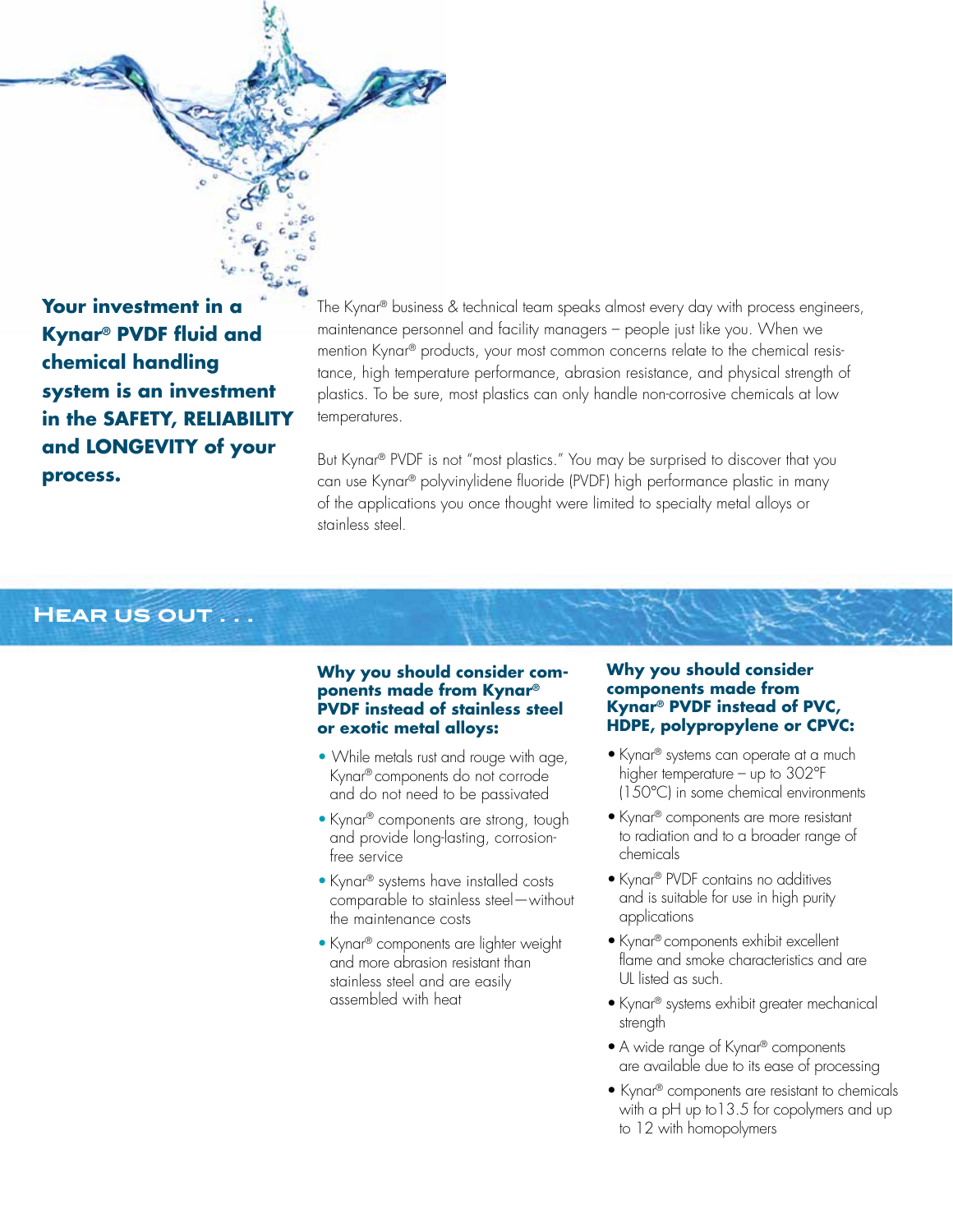## **Common Kynar® Applications:**

| <b>Application</b>                                                                                       | <b>Instead of:</b>                                                                                  | Up to:                                   | For:                                                                                                                  |
|----------------------------------------------------------------------------------------------------------|-----------------------------------------------------------------------------------------------------|------------------------------------------|-----------------------------------------------------------------------------------------------------------------------|
| Exposure to chlorinated & brominated chemicals                                                           | Titanium<br>Alloy 20<br>PTFE-lined steel<br>PFA-lined steel                                         | $275^{\circ}$ F<br>$(135^{\circ}C)$      | Lower cost<br>Easier installation<br>Lower permeation                                                                 |
| Exposure to hot acids (eg: HF, HCI, H <sub>2</sub> SO <sub>4</sub> , HNO <sub>3</sub> ,<br>chromic, HBr) | Titanium<br>Alloy 20<br>PTFF-lined steel                                                            | $275^{\circ}$ F<br>$(135^{\circ}C)$      | Lower cost<br>Easier installation<br>Chemical resistance to varied concentrations                                     |
| Alcohol + acids/chlorides/hydrocarbons                                                                   | Polypropylene<br><b>HDPE</b>                                                                        | 194°F<br>$(90^{\circ}C)$                 | Broad chemical resistance to varied<br>concentrations                                                                 |
| High pressure + high temperature                                                                         | PVC<br>Polypropylene<br><b>CPVC</b><br><b>PFA</b>                                                   | 230 psi<br>at RT and<br>285°F<br>(141°C) | High temperature rigidity<br>High pressure rating<br>Broad chemical resistance                                        |
| Microfiltration & ultrafiltration membranes                                                              | Polysulfone (PSU)<br>Polyethersulfone (PES)<br>Cellulose Acetate<br>Polyamide<br>Polypropylene (PP) | 302°F<br>$(150^{\circ}C)$                | Membrane BioReactors (MBR)<br>Virus Rejection<br>Chemical Resistance Protein<br><b>Bacteria</b><br>Spores<br>Sediment |
| UPW, DI water, potable water                                                                             | <b>HDPE</b><br>PP<br><b>PVC</b><br>Stainless Steel<br>Metal Alloys                                  | 302°F<br>$(150^{\circ}C)$                | Resistance to Sterilization Techniques<br>Low Biofilm Build Up<br>Low Leachables                                      |







## **Common Chemicals Handled by Kynar® Components:**

Alcohols Aluminum chlorides (<40%) Aluminum sulfate Ammonium chloride Bromine Bromobenzene Calcium cabonate Calcium chloride

Calcium hypochlorite **Chlorine** Chlorine dioxide Ferrous chloride Ferrous sulfate Hydrochloric Acid Hydrofluoric Acid Hydrogen peroxide (<30%) Nitric Acid **Phosphates** Phosphoric acid Potassium permanganate Sodium benzoate Sodium bicarbonate Sodium bisulfate Sodium bisulfite

Sodium cabonate Sodium chlorite Sodium hydroxide Sodium hypochlorite Sulfuric acid (<98%) Urea Zinc chloride Zinc sulfate

# **Common Sterilization Techniques:**

Steam, irradiation, ozone, ultraviolet (UV), alcohols, and chemical

For more detailed information about the chemical resistance of Kynar® components, including corresponding operating temperatures, please visit the Literature section of www.kynar.com and download our **Kynar® Chemical Resistance Chart.**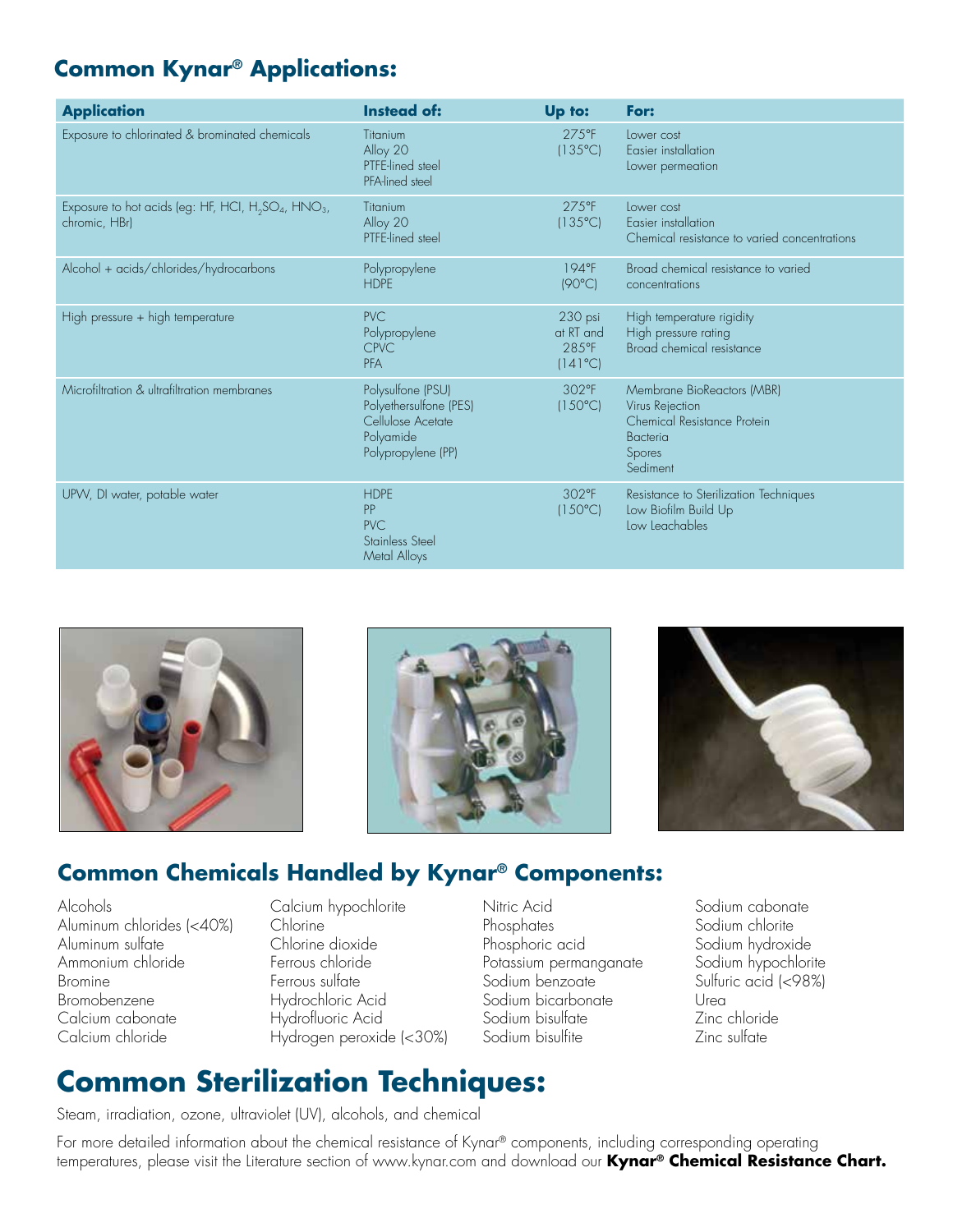## **Vessels1**

| <b>Type</b>           | <b>Description</b>                                                                                                                                                | Temperature <sup>2</sup>                 | Pressure <sup>1</sup>                                 | Available<br><b>Sizes</b>                   | <b>Polymer Layer</b><br><b>Thickness</b>                      |
|-----------------------|-------------------------------------------------------------------------------------------------------------------------------------------------------------------|------------------------------------------|-------------------------------------------------------|---------------------------------------------|---------------------------------------------------------------|
| Sheet-lined<br>steel  | Fabric-backed Kynar® or Kynar Flex® sheet<br>is applied to all fluid contact surfaces and<br>welded in place to form a continuous<br>corrosion and purity barrier | Up to 225°F<br>$(107^{\circ}C)$          | Up to the limit of<br>the steel vessel                | Any size tank<br>can be lined               | 59 mil - 197 mil<br>$(1.5 \, \text{mm} \cdot 5 \, \text{mm})$ |
| Spray-coated<br>steel | Kynar <sup>®</sup> or Kynar Flex® powder or liquid is<br>applied to metal surface in layers and baked<br>to form a continuous layer                               | Up to 200°F (93°C)                       | Full vacuum up<br>to the limit of the<br>steel vessel | Up to $6.5' \times 20'$<br>$(2m \times 6m)$ | 25 mil - 90 mil<br>$(0.64$ mm $- 2.29$ mm $)$                 |
| Dual-laminate         | Kynar <sup>®</sup> or Kynar Flex <sup>®</sup> sheet is formed into<br>the shape of the container and wrapped<br>with fiberglass reinforced plastic (FRP)          | Up to $257^{\circ}F$<br>$(125^{\circ}C)$ | Up to 150 psi<br>$(1.03 \, Mpa)$                      | Up to 20' x 100'<br>$[6m \times 30.5m]$     | 79 mil - 197 mil<br>$(2mm - 5mm)$                             |
| Solid                 | Solid Kynar® or Kynar Flex® vessels are<br>either injection-molded (generally small sizes),<br>welded or rotomolded                                               | Up to $284^{\circ}F$<br>$(140^{\circ}C)$ | Typically<br>atmospheric                              | Any size can be<br>fabricated               | $1/8" -4"$<br>$(3 mm - 101 mm)$                               |

# **Pipe, Valves & Fittings1**

| <b>Type</b> | <b>Description</b>                                                                                                          | Temperature <sup>2</sup>        | Pressure <sup>1</sup>                            | <b>Available</b><br><b>Diameters</b>    | <b>Joining Methods</b>                                                                                                          |
|-------------|-----------------------------------------------------------------------------------------------------------------------------|---------------------------------|--------------------------------------------------|-----------------------------------------|---------------------------------------------------------------------------------------------------------------------------------|
| Solid       | Uncovered extruded, machined<br>or injection-molded Kynar®<br>or Kynar Flex® components                                     | Up to 284°F<br>$(140^{\circ}C)$ | Full vacuum<br>up to 580psi<br>$(4 \text{ MPa})$ | $1/2$ " - 16" (20 - 400 mm)             | Butt fusion, socket fusion,<br>mechanical, threaded, flanged, IR,<br>smooth inner bore, bead and crevice<br>free, electrofusion |
| FRP-wrapped | Extruded or machined Kynar® or<br>Kynar Flex® components, covered<br>with a thick layer of fiberglass<br>reinforced plastic | Up to 284°F<br>$(140^{\circ}C)$ | Full vacuum<br>up to 150 psi<br>(1.03 MPa)       | Almost any size<br>can be<br>fabricated | Butt fusion, flanged                                                                                                            |
| Lined steel | Extruded Kynar Flex <sup>®</sup> lining<br>surrounded by carbon steel                                                       | Up to 275°F<br>$(135^{\circ}C)$ | Full vacuum<br>up to 475 psi<br>$(3.28 \, MPa)$  | $1" - 10"$ (25 - 254 mm)                | Welded, flanged, extruded,<br>molded                                                                                            |
| Fittings    | Machined or Injection molded<br>solid Kynar or Kynar Flex<br>components                                                     | Up to 284°F<br>$(140^{\circ}C)$ | Full vacuum<br>up to 580psi<br>$(4 \text{ MPa})$ | All sizes                               | Butt fusion, socket fusion,<br>mechanical, threaded, flanged,<br>IR, smooth inner bore, bead and<br>crevice free, electrofusion |

Solid Kynar® valves and Kynar®-lined steel valves are available in many forms, such as ball, diaphragm, butterfly, ball check, relief, check and plug valves.

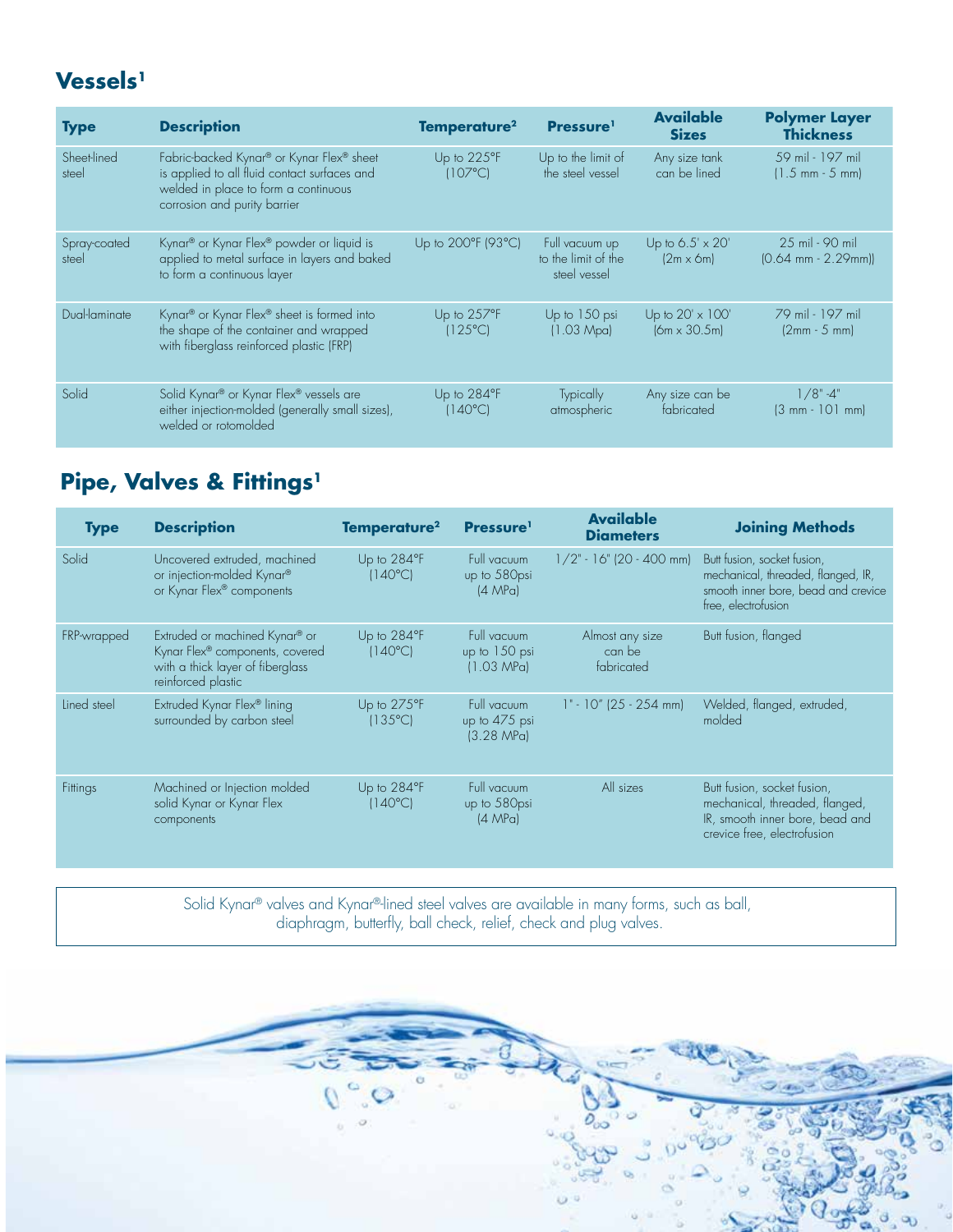## **Tubes & Fittings<sup>1</sup>**

| <b>Type</b>     | Temperature <sup>2</sup>                 | Pressure <sup>1</sup>                  | <b>Available</b><br><b>Diameters</b> |
|-----------------|------------------------------------------|----------------------------------------|--------------------------------------|
| Flexible tubing | Up to $225^{\circ}$ F (107 $^{\circ}$ C) | Rating up to 300 psi (2.07 MPa)        | $1/16" - 2"$<br>$(1.6 - 50.8$ mm     |
| Rigid tubing    | Up to $250^{\circ}$ F (121 $^{\circ}$ C) | Vacuum rating up to 230 psi (1.59 MPa) | $1/8$ " - 12-3/4"<br>$(3.2 - 324$ mm |

## **Filter Fibers & Textiles**

| <b>Type</b>          | <b>Temperatures</b>                      | <b>Tenacity (cn/tex)</b> | <b>Available Denier</b> |
|----------------------|------------------------------------------|--------------------------|-------------------------|
| Multi-filament Fiber | Up to $302^{\circ}$ F (150 $^{\circ}$ C) | >26                      | $10-40\nu *$            |
| <b>Textiles</b>      | Up to $302^{\circ}$ F (150 $^{\circ}$ C) | >26                      | $10-40\nu *$            |
|                      |                                          |                          |                         |

*\*Fiber down to 1µ have been produced using Kynar® 705 PVDF resin.*

Tubes are joined by compression or push-in fittings and are available in the following forms, among others:

- Threaded adaptors, barbed elbows & nipples
- Reduction couplers
- Leak-proof couplers, elbows, tees, Y's and threaded plugs

## **Common Markets**

**Filtration** - Hollow Fiber Membranes, filter housings, supported and unsupported flat sheet membranes, multi and monofilament wovens, non-wovens, fabrics, and mesh screens

**Disinfection** - Chemical Injection Systems for chlorine gas, chlorine, dioxide, sodium hypochlorite, ozone, etc., and UV Systems

**Transfer** - Components including pipes, tubes, valves, pumps, nozzles, spigots, lined steel pipe, and lined steel vessels for transferring Potable, Deionized, and Ultra Pure Water

1- Note that the Kynar® component temperature, pressure and sizing data above are compiled from industry data and are for illustrative purposes only. The actual temperature and pressure ratings of your system, as well as its resistance to chemical attack, are dependent on many environmental factors. Higher operating temperatures will reduce the Kynar® system's maximum operating pressure; higher operating pressures will reduce the system's maximum operating temperature. Higher operating pressures or temperatures may also require increased component wall thickness. Consult your Kynar® component supplier about your system's operating parameters before purchasing a Kynar® system.

2- Kynar® components can withstand continuous temperatures as low as -30°C (-22°F) under certain conditions. Please contact your Kynar® component supplier with specific information about your application to determine the lowest recommended operating temperature of your Kynar® system.

# **Joining of Kynar® Systems**

Mechanical Joining using threaded components Welding by using heat contact, hot gas using welding rod, ultrasonic, hot lamination, infrared (IR), resistance heating, spin, and radio frequency for bonding Kynar® PVDF to itself

#### **Kynar**® **components are also available in the following forms:**

- Pumps (centrifugal, sump, ball, diphragm, chamber, magnetic drive and more)
- Membranes
- Nozzles and ozone injectors
- Foams
- Tower packings
- Mist eliminators
- Filter housings
- Stock shapes (rod, sheet, film)
- Flow meters
- Monofilament fibers
- Multifilament fibers
- Non-woven fibers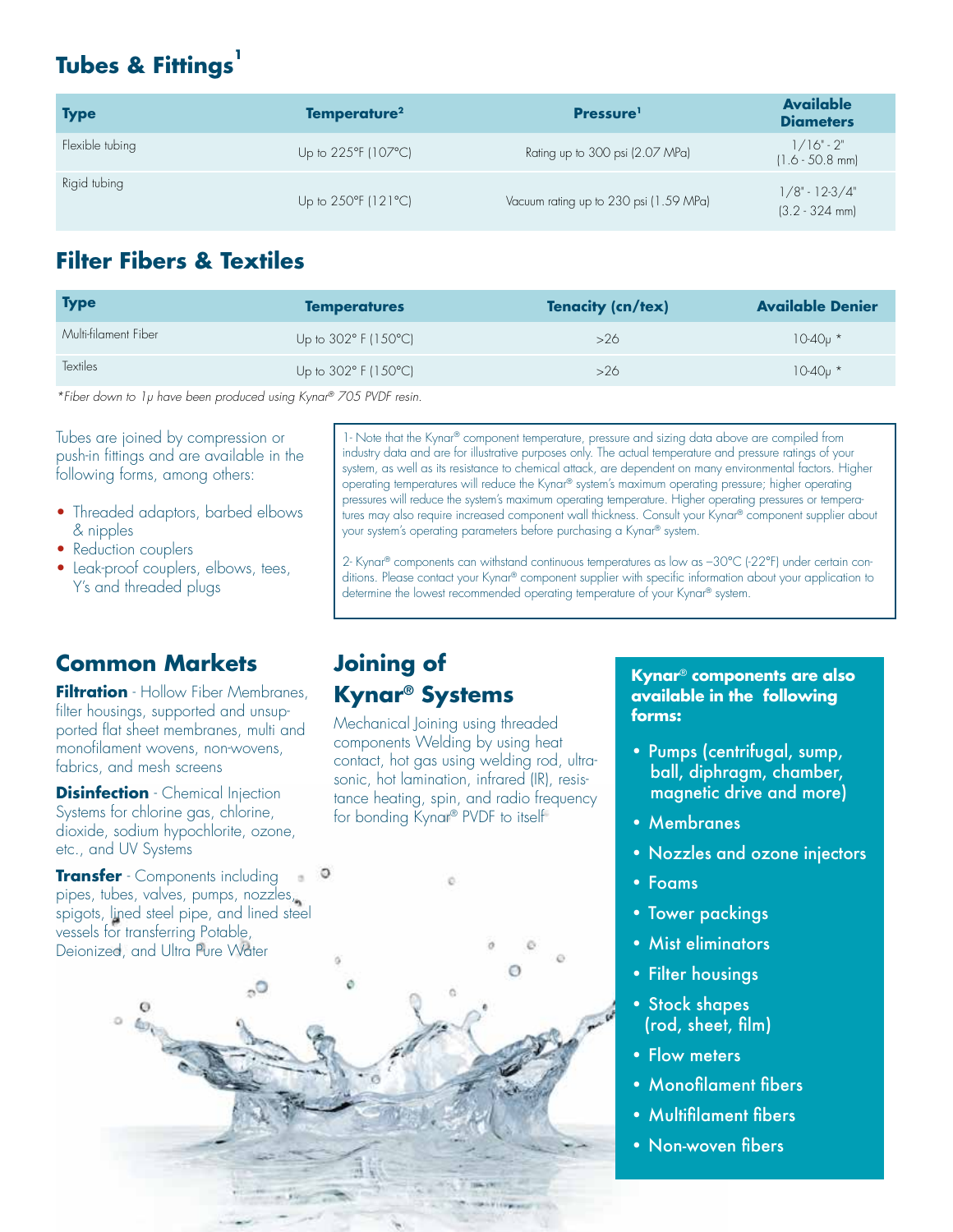